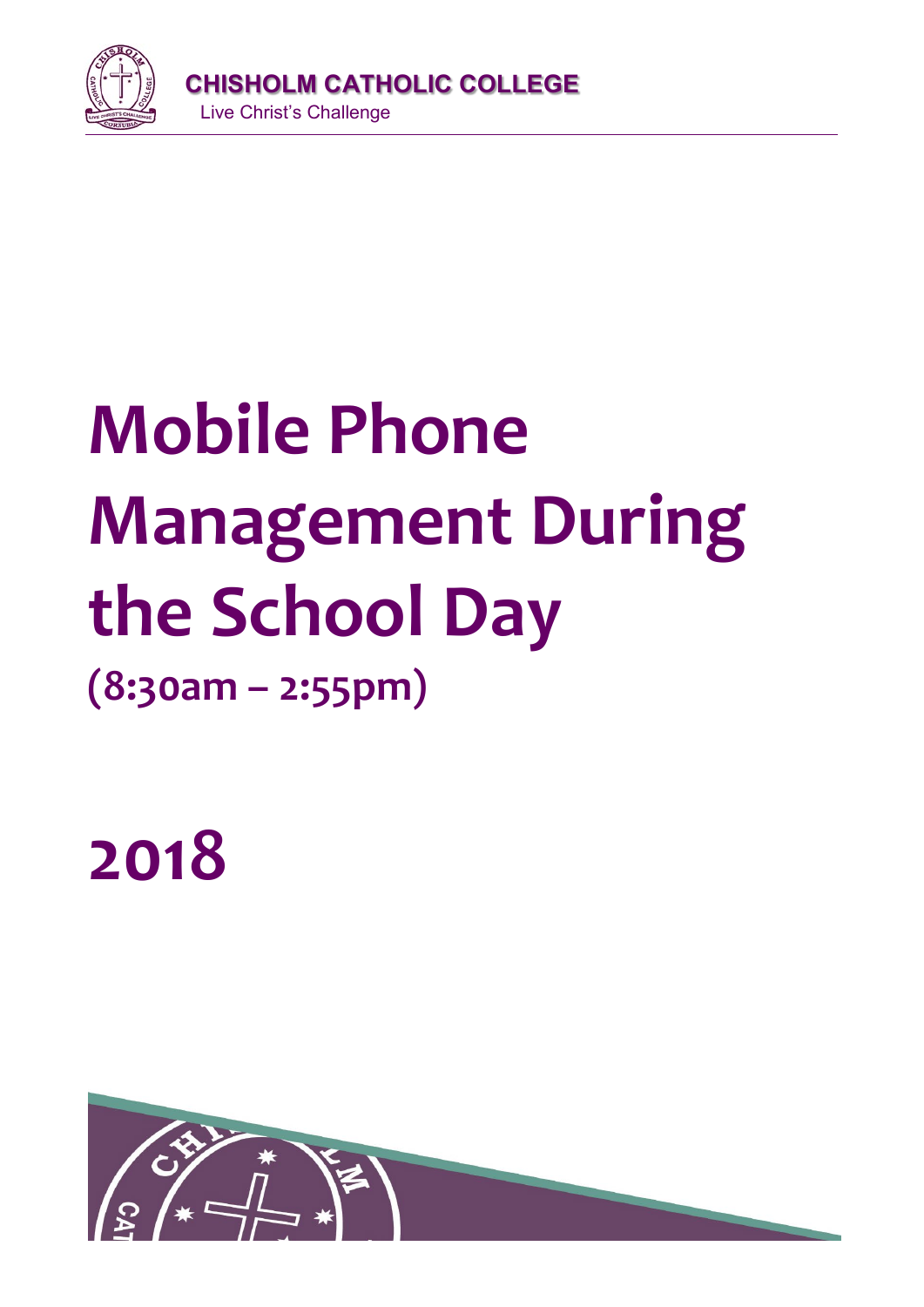# Contents

| 1.             |  |
|----------------|--|
| $\overline{2}$ |  |
| 3.             |  |
|                |  |
| 5.             |  |
| 6.             |  |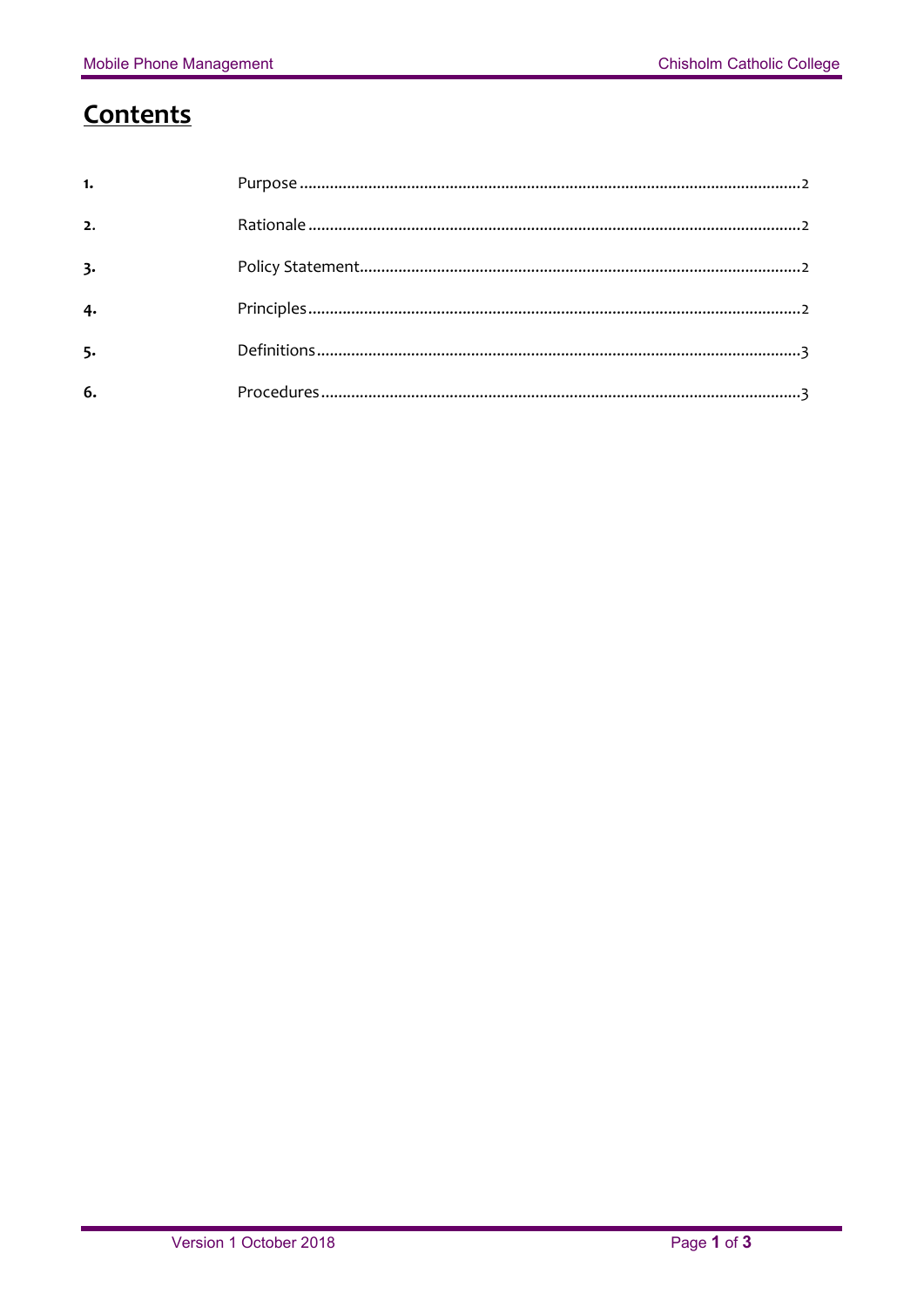#### **1. Purpose:**

The purpose of this policy is to outline the policy regarding use of a student's personal mobile phone during the hours of schooling from 8:30am until 2:55pm each week day. This policy does not cover use of the students' mobile phones in transit to and/or from school.

#### **2. Rationale:**

This policy will ensure that mobile phone use during school hours is managed in a consistent way. It will ensure the students, parents/carers and teachers all understand the rules of the College surrounding the use of mobile phones during normal school hours.

#### **3. Policy Statement:**

Chisholm Catholic College is committed to the most effective educational, pastoral and religious practices for our students, in the context of the Catholic Dialogue School. The College therefore proactively manages the use of mobile phones during the school day to ensure they have no deleterious effects on any aspect of a student's school life. The College is committed to the health and safety of the school community and the effective management of mobile phone use, in a transparent and consistent way, contributes positively to maintaining health and safety of everyone in our College community – both staff and students, on every school day.

## **4. Principles:**

In managing the use of mobile phones during the school day, the following principles apply:

- People focus: build trusting relationships by respecting individuals and promoting the use of proper, positive communication channels within the College.
- Local resolution: resolve issues with mobile phones promptly, at the school level, not involving parents or carers unless absolutely necessary.
- Responsiveness: the response is consistent, fair and timely.
- Objectivity and fairness: apply procedures fairly and withhold judgement.
- No detriment: students are not adversely impacted by not having access to their mobile phone during the school day. They use clearly defined and well-known procedures to make contact with home when necessary or vary their school day to attend appointments and meet other commitments.
- Learn, improve, grow: improving communication and interpersonal skills by learning NOT to rely on a mobile phone.
- 4.1 The use of the mobile phone, within the scope of this policy, is during the normal hours of the school day – from 8:30am – 2:55pm. Misuse outside these hours, but while on school premises will fall within the scope of the Behaviour Management Policy of the College. Misuse outside these hours, involving members of the staff or student body will fall within the scope of the College Behaviour Management Policy and may contravene the Law.